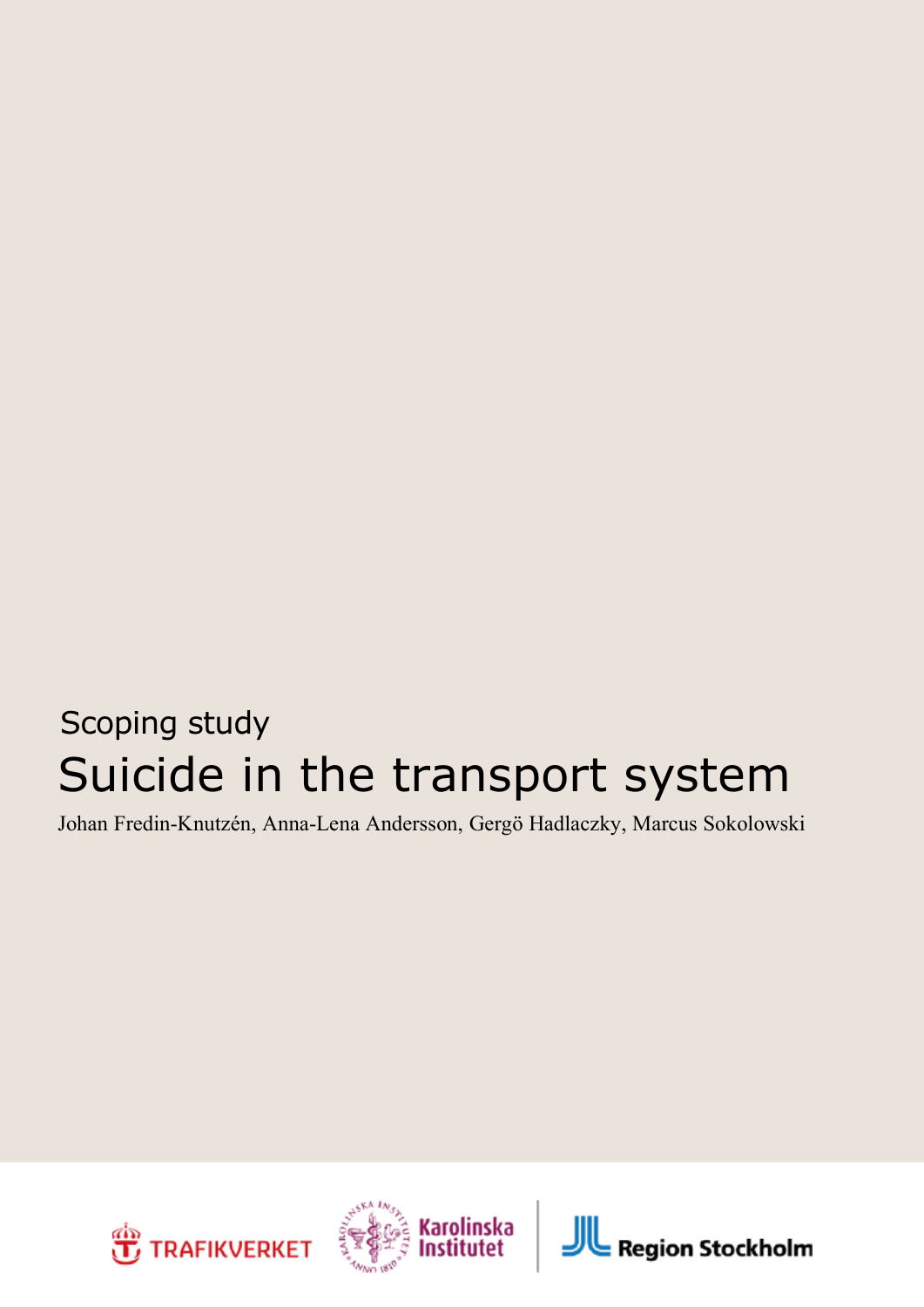## Summary in English

The National Centre for Suicide Research and Prevention (NASP) at Karolinska Institutet and Stockholm healthcare Services has conducted a scoping study about suicide in the transport system. The study was a collaboration with and funded by the Swedish Transport Administration's research and innovation funds.

The overall purpose of the current study was to provide a basis for future evidencebased suicide prevention in the Swedish transport system. More specifically: 1) to account for, describe and compile different data sources regarding suicide linked to the transport system; 2) to summarize the current knowledge about evidence regarding various preventive strategies; 3) to identify knowledge gaps and provide suggestions for future research and innovation activities; and 4) to make recommendations of preventive measures within the transport system.

Data from various databases show that during the period of 2015-2019, approximately 130 suicides had occurred annually within the Swedish transport system. Suicides occurred most frequently in association to railway and metro systems (approx. 84), followed by road traffic (approx. 31) and jumping from bridges (approx. 14). Suicides associated to shipping occurred to a somewhat lower extent and were very rare in the tram system and aviation. In addition to the problem of completed suicides in the transport system, it was noted that a relatively small number of individuals, with varying degrees of suicidality seek out the transport system on a daily basis to carry out suicide attempts or at least threaten to do so. The dangerous and disruptive impact of this behavior, and possible care for these persons is discussed.

A literature review was carried out to complement and synthesize results from previous reviews of suicide preventive interventions within the transport system. We found that the intervention with the strongest evidence were restrictions in the access to means, e.g., platform doors on train platforms or high non-climbable fences on bridges. There was less, evidence for other preventive efforts, e.g., partial suicide method restrictions, to influence the motivation of the suicidal individual, as well as for methods that increase the likelihood of detection and intervention.

There is a need to expand Swedish research about suicide in the transport system. Only a few Swedish studies are published in peer-reviewed scientific journals. Despite the fact that there is a high availability of high-quality data. A number of future research and innovation projects have been identified and prioritized. In general, it can be stated that a particularly important task for researchers and the other relevant actors (for example the Swedish transport administration, transport companies and Swedish counties), is to generate scientific evidence concerning suicide preventive activities. This is especially important for those preventive efforts for which evidence is currently lacking, but which are considered to be promising by experts.